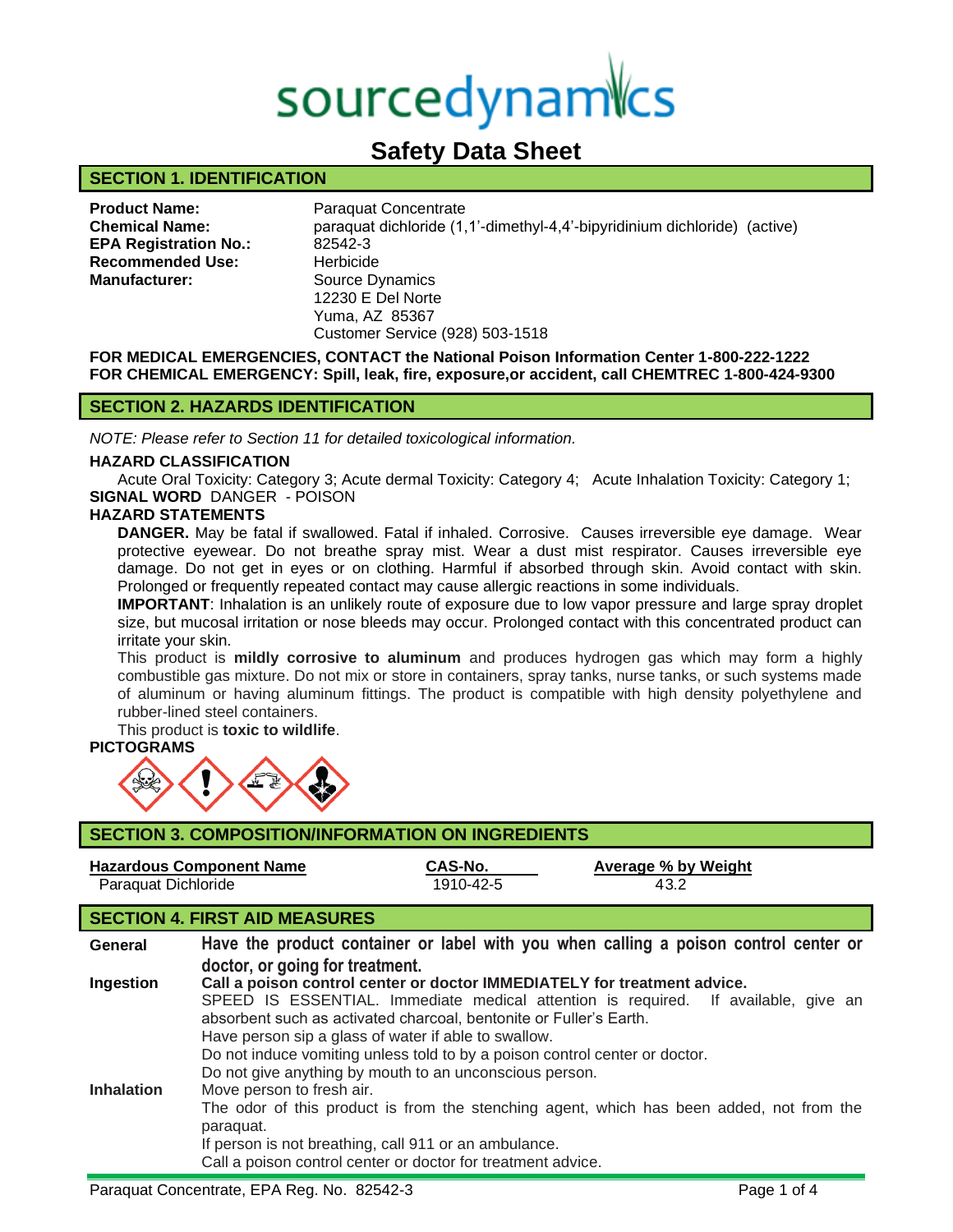| <b>Eyes</b> | Hold eye open and rinse slowly and gently with water for 15-20 minutes.                  |  |  |
|-------------|------------------------------------------------------------------------------------------|--|--|
|             | Remove contact lenses, if present, after the first 5 minutes, then continue rinsing eye. |  |  |
|             | Call a poison control center or doctor for treatment advice.                             |  |  |
| <b>Skin</b> | Take off contaminated clothing.                                                          |  |  |
|             | Rinse skin immediately with plenty of water for 15-20 minutes.                           |  |  |
|             | Call a poison control center or doctor for treatment advice.                             |  |  |

# **Note to Physician**

Administer either activated charcoal (100g for adults or 2g/kg body weight in children) or Fuller's Earth (15% solution; 1 liter for adults or 15ml/kg body weight in children). NOTE: The use of gastric lavage without administration of an absorbent has not shown any clinical benefit. Do not use supplemental oxygen. Eye splashes from concentrated material should be treated by an eye specialist after initial treatment. With the possibility of late onset corneal ulceration, it is advised that patients with paraquat eye injuries are reviewed by an eye specialist the day after first presentation. Use treatment that is appropriate for chemical burns. Intact skin is an effective barrier to paraquat; however, contact with irritated or cut skin or repeated contact with intact skin may result in poisoning.

# **SECTION 5. FIRE FIGHTING MEASURES**

**Suitable Extinguishing Media** Carbon dioxide (CO2), Dry chemical, Foam

# **Fire Fighting Instructions**

Keep out of smoke. Fight fire from upwind position. Evacuate personnel to safe areas. Cool closed containers/ tanks exposed to fire with water spray. Do not allow run-off from fire-fighting to enter drains or water courses. Firefighters should wear NIOSH approved self-contained breathing apparatus and full protective clothing.

#### **Unusual Fire, Exposure and Reactivity Hazards**

During a fire, irritating and possibly toxic gases may be generated by thermal decomposition or combustion. **Hazardous Decomposition Products**

Carbon dioxide, carbon monoxide, chlorine, hydrogen chloride, possible trace amounts of phosgene, nitrogen oxides, ammonia and other toxic and noxious fumes.

# **SECTION 6. ACCIDENTAL RELEASE MEASURES**

| <b>Personal Precautions</b>    | Keep unauthorized people away. Isolate hazard area. Avoid contact with<br>spilled product or contaminated surfaces. Remove all sources of ignition.<br>Wear suitable protective clothing.                                                                                                                                                                                                                                                 |
|--------------------------------|-------------------------------------------------------------------------------------------------------------------------------------------------------------------------------------------------------------------------------------------------------------------------------------------------------------------------------------------------------------------------------------------------------------------------------------------|
| <b>Methods for Cleaning Up</b> | <b>Control the spill at the source.</b> Soak up with inert absorbent<br>material (e.g. sand, silica gel, acid binder, universal binder). Collect and<br>transfer the product into a properly labeled and tightly closed container.<br>Clean contaminated floors and objects thoroughly with detergent (e.g. Tide,<br>Spic and Span, etc.), observing environmental regulations. Contaminated<br>soil may have to be removed and disposed. |
| <b>Additional Advice</b>       | Use personal protective equipment. Do not allow to enter soil,<br>waterways or waste water canal. Do not allow product to contact vegetation.<br>Untreated spilled material can dry to a highly irritating dust.                                                                                                                                                                                                                          |

# **SECTION 7. HANDLING AND STORAGE**

#### **Handling Procedures**

Handle and open container in a manner as to prevent spillage. Maintain exposure levels below the exposure limit through the use of general and local exhaust ventilation.

#### **Storing Procedures**

Store in a cool, dry and well ventilated place and in such a manner as to prevent cross contamination with other pesticides, fertilizers, food, and feed and out of direct sunlight. Store in original container and out of the reach of children, preferably in a locked storage area.

#### **Work/Hygienic Procedures**

Wash hands thoroughly with soap and water after handling and before eating, drinking, chewing gum, using tobacco, using the toilet or applying cosmetics. Remove Personal Protective Equipment (PPE) immediately after handling this product. Before removing gloves clean them with soap and water. Remove soiled clothing immediately and clean thoroughly before using again. Wash thoroughly and put on clean clothing.

# **SECTION 8. EXPOSURE CONTROLS / PERSONAL PROTECTION**

**Ventilation** Control exposure levels through the use of general and local exhaust ventilation.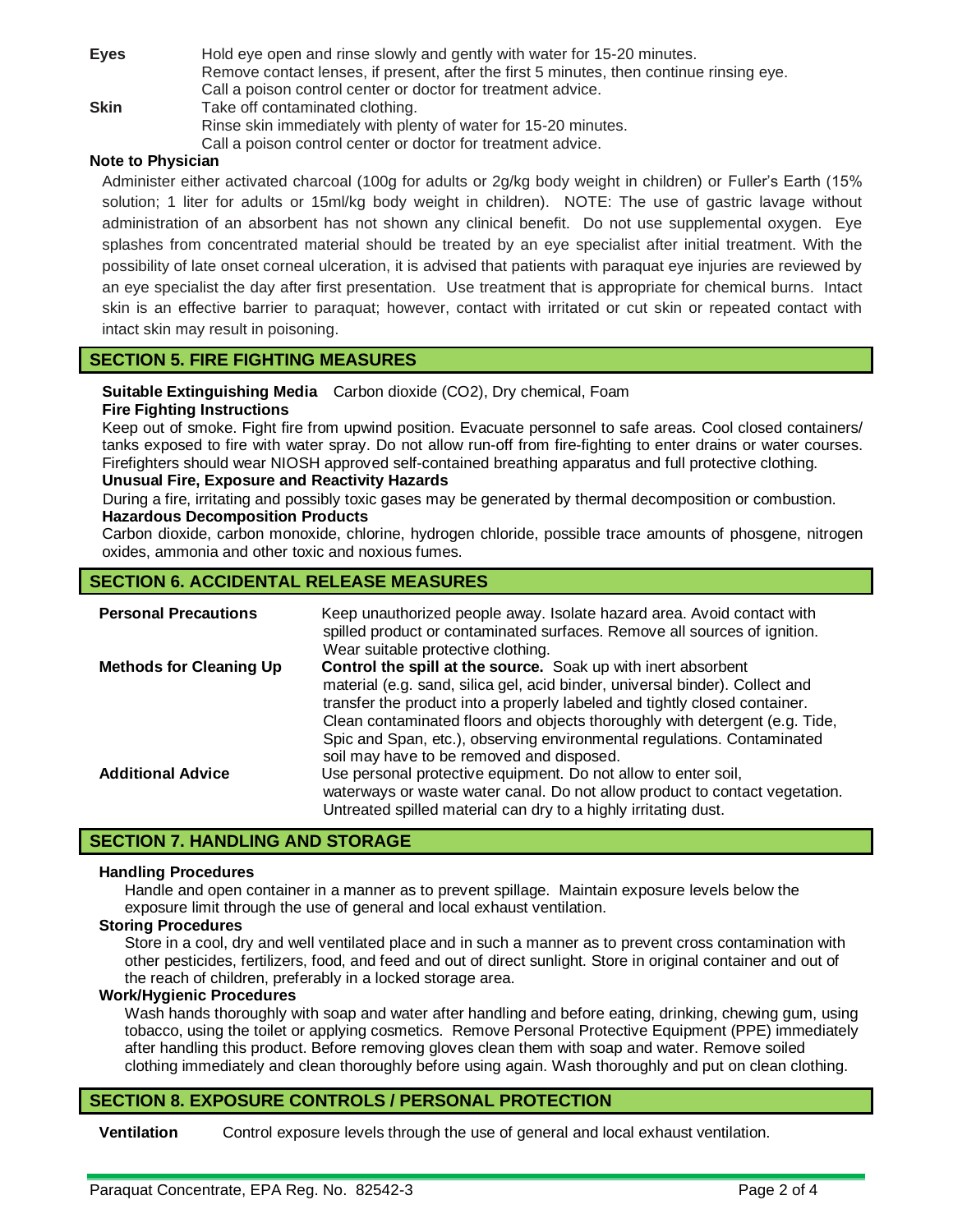# **Personal Protective Equipment (PPE)**

**Respiratory Protection** NIOSH-approved particulate filtering respirator equipped with N, R or P class filter media. The respirator should have a NIOSH approval number prefix TC-84A.

**Eye Protection** Use splash-proof goggles if needed to prevent liquid from getting into the eyes. **Clothing Protection** Launder clothing after use. Wash thoroughly after handling. **Skin Protection** Wear long sleeves and trousers to prevent skin contact, and chemical resistant gloves such as nitrile or butyl rubber.

#### **Other Measures**

Clean water should be available for washing in case of eye or skin contamination. Educate and train employees in safe use of the product. Follow all label instructions.

# **SECTION 9. PHYSICAL AND CHEMICAL PROPERTIES**

| liquid              |
|---------------------|
| Strong pungent odor |
| $4 - 6(100\%)$      |
| 1.15 at 20 °C       |
| miscible            |
| > 100 C             |
| >100 °C             |
| >625 °C             |
|                     |

# **SECTION 10. STABILITY AND REACTIVITY**

#### **Conditions to Avoid**

Extremes of temperature and direct sunlight. Freezing. 10% Potassium permanganate solution and iron powder.

#### **Hazardous Decomposition Products**

Carbon dioxide, carbon monoxide, chlorine, hydrogen chloride, possible trace amounts of phosgene, nitrogen oxides, ammonia and other toxic and noxious fumes.

#### **Hazardous Reactions**

Stable under normal conditions. Material is not known to polymerize.

#### **SECTION 11. TOXICOLOGICAL INFORMATION**

Only acute toxicity studies have been performed on this product as formulated. The non-acute information pertains to the technical-grade active ingredient.

| <b>Acute Oral Toxicity</b>        | Rat: LD50: 283 mg/kg (female)                                                                                                                                                                                                                                                                                                                                                     |
|-----------------------------------|-----------------------------------------------------------------------------------------------------------------------------------------------------------------------------------------------------------------------------------------------------------------------------------------------------------------------------------------------------------------------------------|
| <b>Acute Dermal Toxicity</b>      | Rat: LD50: > 2,000 mg/kg                                                                                                                                                                                                                                                                                                                                                          |
| <b>Acute Inhalation Toxicity</b>  | Rat: LC50: 0.0006 mg/l Exposure time: 4h                                                                                                                                                                                                                                                                                                                                          |
| <b>Skin Irritation</b>            | Rabbit: Slight irritation.                                                                                                                                                                                                                                                                                                                                                        |
| <b>Eye Irritation</b>             | Rabbit: Moderately irritating.                                                                                                                                                                                                                                                                                                                                                    |
| <b>Sensitization</b>              | Not a contact sensitizer.                                                                                                                                                                                                                                                                                                                                                         |
| <b>Chronic Toxicity</b>           | Rodent studies showed signs of irritation in 21 day dermal                                                                                                                                                                                                                                                                                                                        |
|                                   | studies. In a 2.5 year chronic study, rats showed evidence of cataracts, body<br>weight reduction and lung effects (alveolar macrophage infiltration) at 75ppm<br>and above. A 90 day dog diet study showed evidence of lung effects leading<br>to alveolar collapse and death at 3 mg/kg/day. Chronic pneumonitis was seen<br>in a 1 year dog study at 0.93 mg/kg/day and above. |
| <b>Assessment Carcinogenicity</b> | No evidence in rat or mouse.                                                                                                                                                                                                                                                                                                                                                      |
| <b>Reproductive Toxicity</b>      | A three generation reproductive study showed no evidence of fertility or<br>reproductive effects at doses below that causing maternal toxicity.<br>Reproductive NOEL was above 7.5 mg/kg/day, the highest dose level.                                                                                                                                                             |
| <b>Target Organs</b>              | Lungs, Kidneys                                                                                                                                                                                                                                                                                                                                                                    |

# **SECTION 12. ECOLOGICAL INFORMATION**

This product is toxic to wildlife.Do not apply directly to water, to areas where surface water is present or to intertidal areas below the mean high water mark. Do not contaminate surface or ground water by cleaning equipment or disposal of wastes, including equipment wash water. Drift and runoff from treated areas may be hazardous to aquatic organisms in adjacent sites. Apply this product as specified on the label.